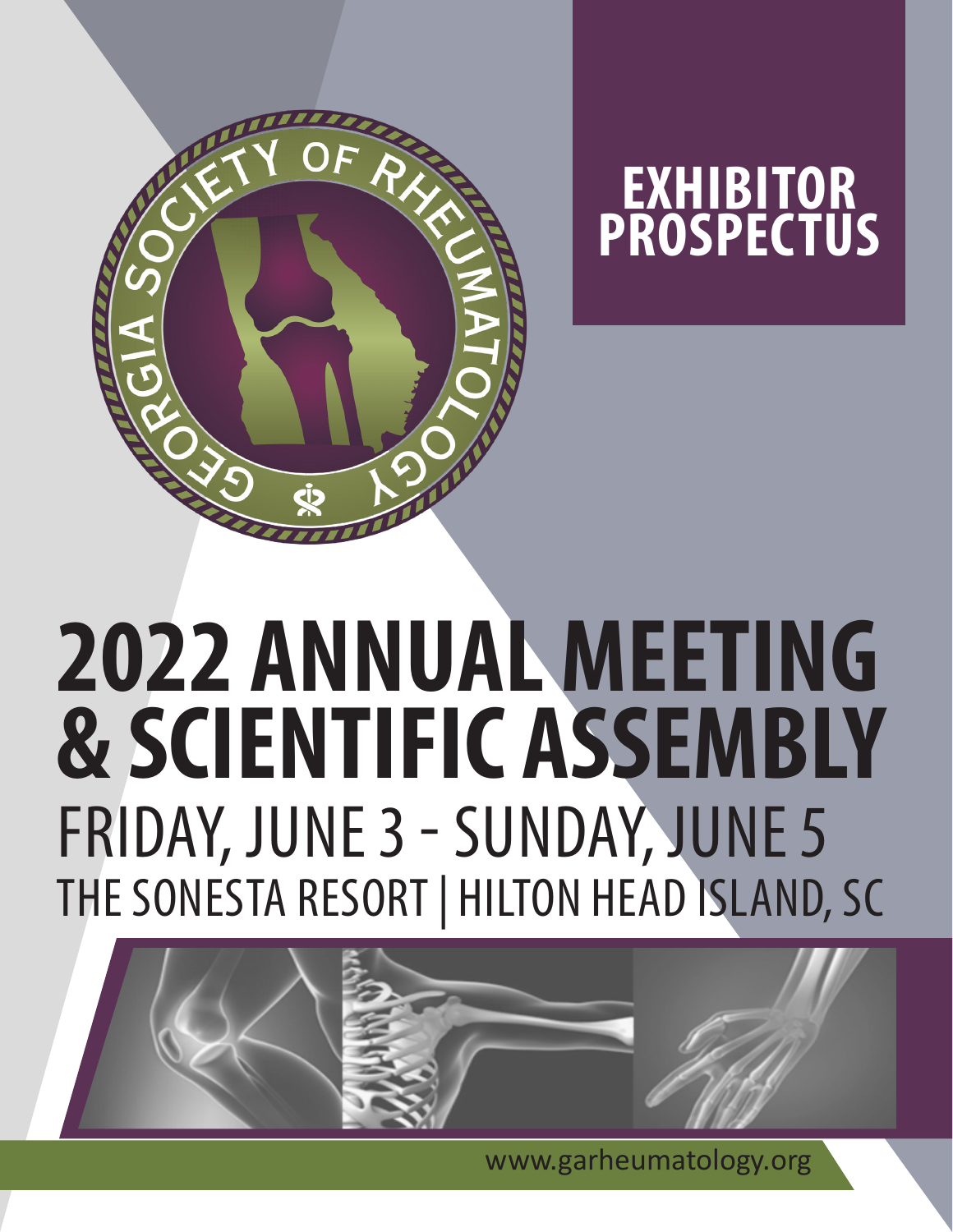Georgia Society of Rheumatology (GSR) is an association<br>designed to stimulate interest and increase knowledge **INFORMATION**<br>of arthritis and rheumatic diseases among physicians, **designed to stimulate interest and increase knowledge of arthritis and rheumatic diseases among physicians, allied health professionals, and laymen.**

# **EXHIBITOR**

### **AGENDA AT A GLANCE**

#### **FRIDAY, JUNE 3, 2022**

8:00AM - 10:00AM Exhibitor Set-Up 8:00AM - 5:30PM Registration/Check-In 10:30AM - 11:30AM Visit Exhibits & Refreshments 11:30AM - 5:30PM General Session 1:45PM - 2:15PM Break & Visit Exhibits 5:00PM - 6:30PM Reception in the Exhibit Hall

### **SATURDAY, JUNE 4, 2022**

7:00AM - 7:45AM Breakfast & Visit Exhibits 10:15AM - 10:45AM Break & Visit Exhibits

7:45AM - 12:45PM General Session 12:45PM - 1:45PM Lunch & Visit Exhibits 6:30PM - 9:00PM Dinner Party (# of tickets based on Patron Level)

### **SUNDAY, JUNE 5, 2022**

7:00AM - 7:45AM Breakfast & Visit Exhibits 7:45AM - 12:15PM General Session 9:45 - 10:15AM Break & Visit Exhibits 10:15AM Exhibitor breakdown *\*Agenda & exhibit times subject to change*

### **HOTEL INFORMATION**

**The Sonesta Resort - Hilton Head Island** 130 Shipyard Drive, Hilton Head Island, SC 29928

**Please contact Sabrina Crawford (sabrina@theassociationcompany.com) upon completion of registration to coordinate your room reservations for your representatives. Rooms within our discounted meeting block are exclusively ONLY available to our attendees and onsite exhibiting representatives. Room Rate: \$299+**

#### **SET-UP & BREAK-DOWN**

The Exhibit Hall will be open for set-up from 8:00 AM - 10:00 AM on Friday, June 3. One table is allowed unless additional tables are purchased.

You may break down your exhibit at anytime; however, all exhibits must be fully broken down by 2:00 PM, Sunday, June 5. Due to strict rules and regulations all exhibit areas must be clean and free of debris before departing. If you wish, you may neatly leave additional materials for attendees to take on their own.

### **SHIPPING**

The following information should be included on all packages to ensure proper delivery:

GSR Annual Meeting, 7/3/22 Your Company/Rep Name The Sonesta Resort 130 Shipyard Drive Hilton Head Island, SC 29928

### **LOAD-IN**

Please ship all deliveries to arrive no earlier than 3 days prior to the event. All deliveries must be cleared and scheduled with the Event Services Department. The Sonesta Resort takes no responsibility for delivered items and cannot inventory items when they arrive. Equipment must be loaded and unloaded at the loading dock or pre-loading dock in accordance with the Resort's rules and local ordinances. Exhibitors are responsible for covering the costs of their shipping fees.

### **LOAD-OUT**

If items need to be shipped out after the meeting, representatives may leave their deliveries in the exhibitor room; however, all shipping materials must be labeled. Representatives should have all the necessary forms needed to ship out packages as they will not be provided.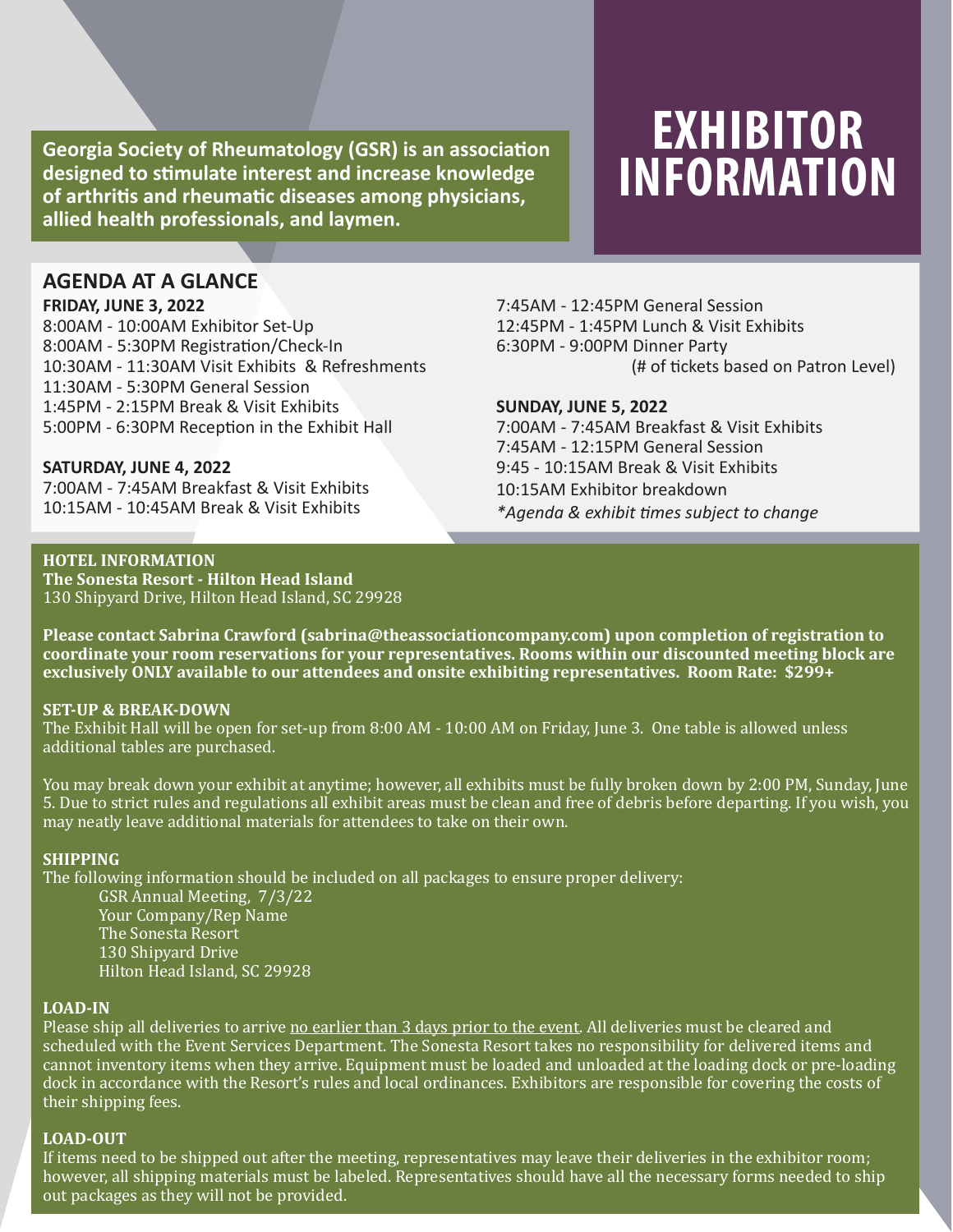# PLATINUM LEVEL \$12,500

- (5) Five Badges for Company Representatives
- (5) Five Tickets to the Exclusive GSR Dinner Party
- (1) One exhibit table with exclusive top-placement in exhibit hall
- (2) Two Pre-Meeting Email Blasts to all GSR members and attendees highlighting your company and/or product. You can send us your ad copy or the content for us to create
- (2) Two Social Media Spotlights postings to showcase your company/ product on the GSR Facebook and Twitter accounts
- Pre/Post Attendee List.
- GSR Website Company Logo and/or Banner ad with clickable link to your website
- Onsite Signage Company logo on patron signage throughout the activity
- Meeting Conference App Exclusive placement (dedicated icon on home page of Conference App), Splash Screen (Introductory Screen that appears while the app loads) Company Logo, Description, Website, Social Media, Representatives, PDFs, clickable links to Zoom link/video/survey/website with option for attendees to request more information.

# **GOLD LEVEL** \$10,000<br> **•** (4) Four Badges for Company Representatives

- 
- (4) Four Tickets to the Exclusive GSR Dinner Party
- (1) One exhibit table with top-placement in exhibit hall
- (1) One Pre-Meeting Email Blast to all GSR members and attendees highlighting your company and/or product. You can send us your ad copy or the content for us to create
- (1) One Social Media Spotlight postings to showcase your company/ product on the GSR Facebook and Twitter accounts
- Pre/Post Attendee List.
- GSR Website Company Logo and/or Banner ad with clickable link to your website
- Onsite Signage Company logo on patron signage throughout the activity
- Meeting Conference App Exclusive placement (dedicated icon on home page of Conference App) Company Logo, Description, Website, Social Media, Representatives, PDFs, clickable links to Zoom link/video/survey/website with option for attendees to request more information.

# **SILVER LEVEL** \$7,500<br> **•** (3) Three Badges for Company Representatives

- 
- (3) Three Tickets to the Exclusive GSR Dinner Party
- (1) One exhibit table
- GSR Website Company Logo
- Onsite Signage Company logo on patron signage throughout the activity
- Meeting Conference App Company Logo, Description, Website, Social Media, Representatives, PDFs, clickable links to Zoom link/video/survey/ website with option for attendees to request more information.

- 
- 
- 
- **BRONZE LEVEL S5,500**<br>
(2) Two Badges for Company Representatives<br>
GSR Website Company Logo<br>
Onsite Signage Company logo on patron signage throughout the activity
- Meeting Conference App Company Logo, Description, Website, Social Media, Representatives, PDFs, clickable links to Zoom link/video/survey/ website with option for attendees to request more information.

# **EXHIBIT LEVELS**

# **TABLE/EXHIBIT LOCATION**

Table placement will be based on exhibit level.

### **ADD'L EXHIBIT REP**

\$250 per rep for Platinum, Gold, & Silver level supporters over number included with level. \$750 per rep for Bronze level supporters over number included with selected level.

### **ADD'L EXHIBIT TABLE**

An additional table can be purchased for \$500

# **NOT INCLUDED IN EXHIBIT FEE**

Power, internet and shipment handling fees are NOT included in the exhibit fee and are subject to additional charge if needed



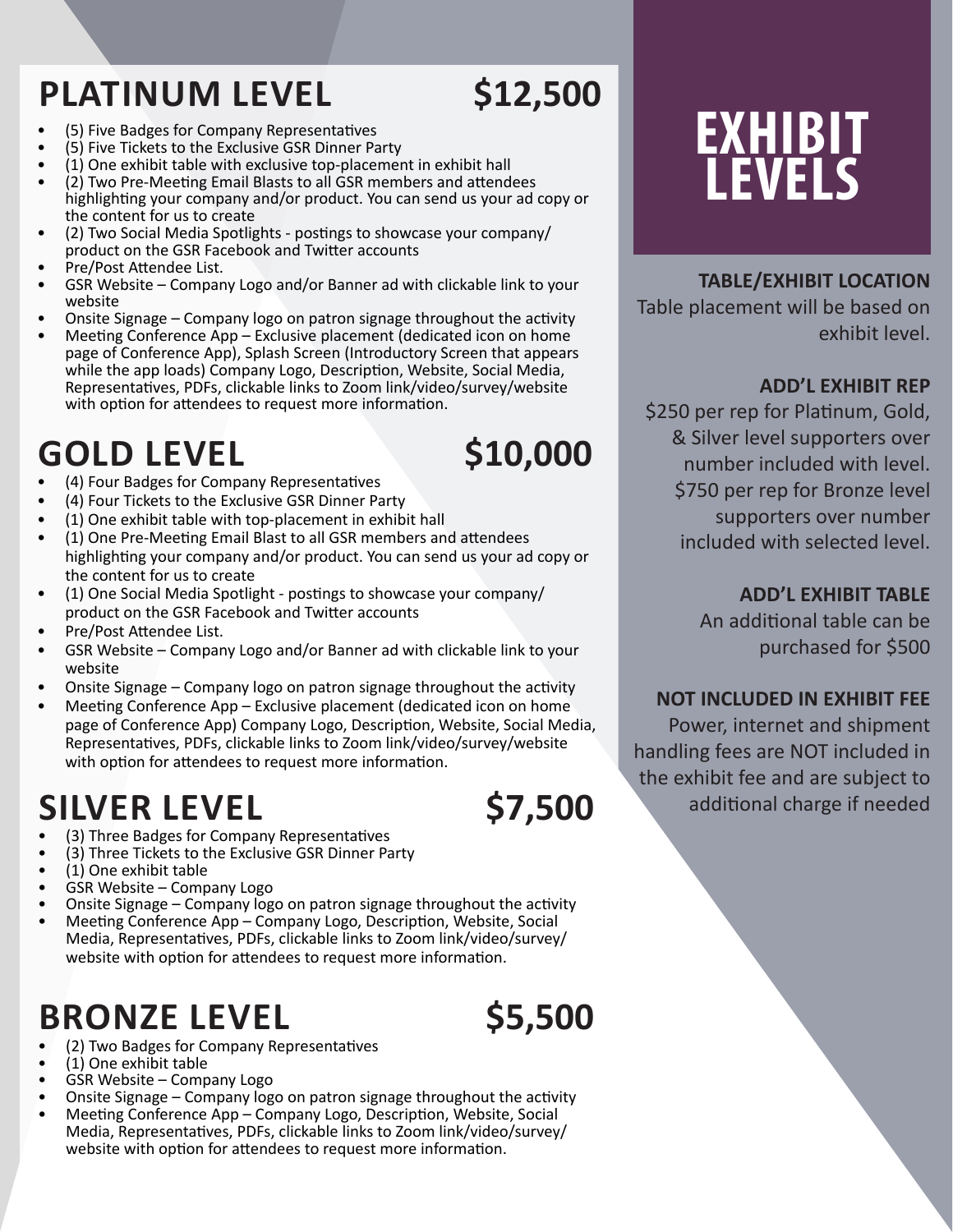# **SUPPORT ADD-ONS**

### **FOOD & BEVERAGE STATIONS**

Company signage will be provided at the selected station. As a food & beverage station sponsor you have:

- Ability to provide napkins with your company logo

- Ability to provided coffee mugs with your company logo (Available for Coffee/Tea sponsor only)

# **SOCIAL EVENTS SPONSOR**

Sponsor one of the GSR social functions. Signs noting your sponsorship will be displayed during each event.

- **• SATURDAY LUNCH** The Saturday lunch will be held directly after the conclusion of the CME lectures and is inclusive of company representatives with badges.
- **• SATURDAY NIGHT DINNER PARTY**(ticketed event) Additional Tickets are available for purchase for the Saturday Evening Dinner Party. \$100 - adult, \$50 child  $(12+)$ , \$0  $(12)$ .

# **NAME BADGE LANYARDS**

Because every attendee is required to wear a name badge during all meeting times — they will be wearing your brand around their necks at all times! *Sponsor will produce and provide 125 lanyards.*

# **WIFI PASSWORD SPONSOR**

Your COMPANY NAME will be the customized WIFI PASSWORD. All attendee and users will be required to use your company name every time they log into the WIFI.

# **INDUSTRY SPONSORED EVENTS (ISE)**

To hold an ISE, your company must participate as an exhibitor at the GSR Meeting. Payment for Exhibiting must be received prior to your application being approved. Your application does not guarantee acceptance as all spots will be filled on a first-come, first-serve basis and each company may hold only ONE event, which includes affiliated companies. It is the responsibility of the ISE company to find a venue and pay for all costs (food, room rental, A/V, speaker, etc.) associated with the event. *The Georgia Society of Rheumatology will advertise your event up to two (2) times via email promotion and will send one (1) flyer, via email. It is the responsibility of the company to provide all information that should be emailed (title of talk, speaker name, venue, date/time, contact and RSVP link).*

| <b>ISE Opportunites</b>                         |         |
|-------------------------------------------------|---------|
| <b>Thursday Dinner</b>                          | \$1,000 |
| <b>Friday Breakfast</b>                         | \$1,000 |
| Friday Dinner (cannot begin until after 6:30pm) | \$1,000 |
|                                                 |         |

### **FOOD & BEVERAGE**

| Coffee/Tea*  | \$1,000 |
|--------------|---------|
| Snack Breaks | \$500   |

| <b>SOCIAL EVENTS</b>           |        |
|--------------------------------|--------|
| Saturday Lunch Sponsor         | \$3000 |
| <b>Saturday Dinner Sponsor</b> | \$5000 |

| <b>NAME BADGE LANYARDS</b> |        |
|----------------------------|--------|
| <b>Lanyard Sponsor</b>     | 51.000 |

| <b>WIFI Sponsor</b>         |  |
|-----------------------------|--|
| <b>Custom WIFI Password</b> |  |